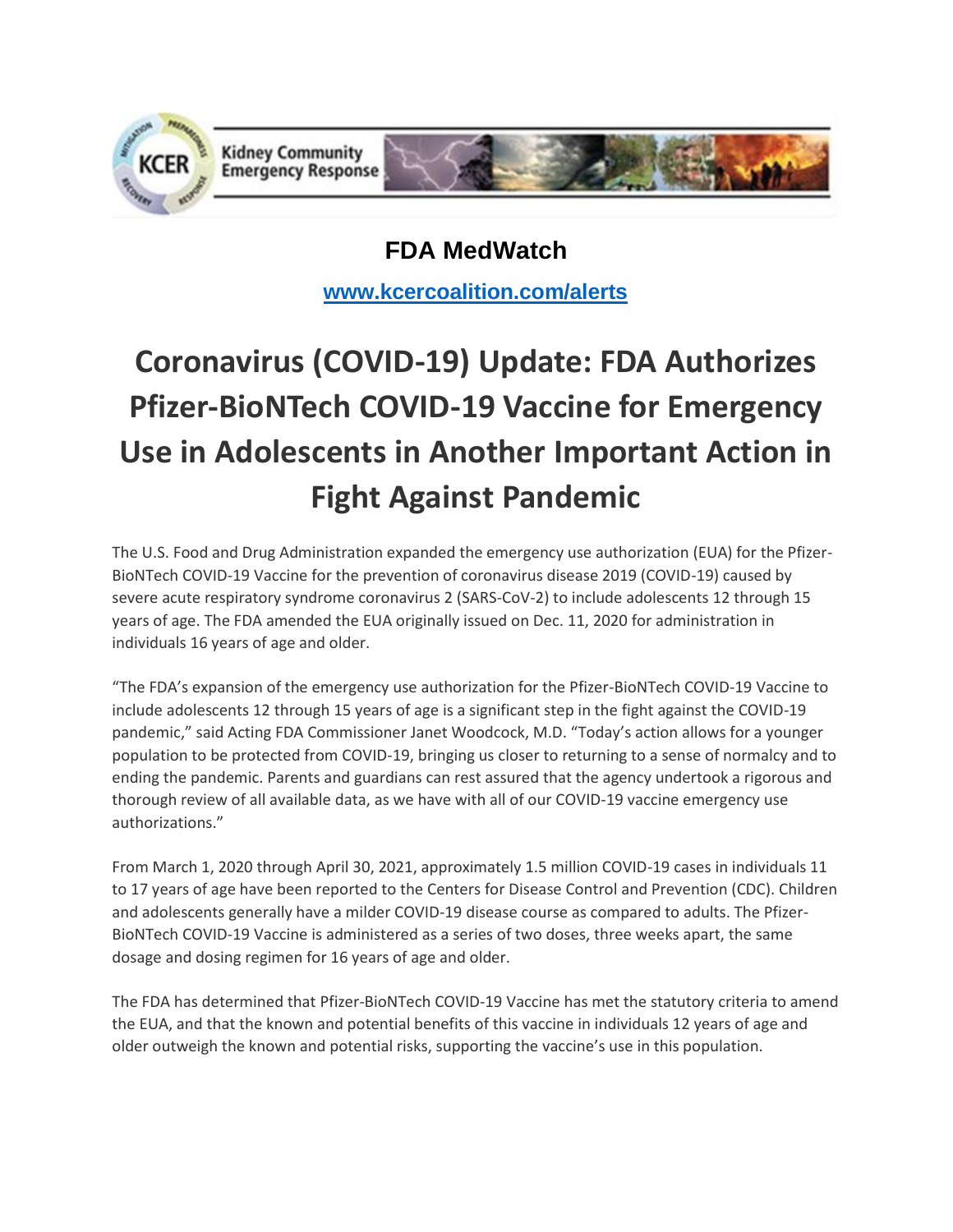"Having a vaccine authorized for a younger population is a critical step in continuing to lessen the immense public health burden caused by the COVID-19 pandemic," said Peter Marks, M.D., Ph.D., director of the FDA's Center for Biologics Evaluation and Research. "With science guiding our evaluation and decision-making process, the FDA can assure the public and medical community that the available data meet our rigorous standards to support the emergency use of this vaccine in the adolescent population 12 years of age and older."

The FDA has updated the [Fact Sheets for Healthcare Providers Administering the Vaccine \(Vaccination](https://www.fda.gov/media/144413/download)  [Providers\)](https://www.fda.gov/media/144413/download) and for [Recipients and Caregivers](https://www.fda.gov/media/144414/download) with information to reflect the use of the vaccine in the adolescent population, including the benefits and risks of the Pfizer-BioNTech COVID-19 Vaccine.

The EUA amendment for the Pfizer-BioNTech COVID-19 Vaccine was issued to Pfizer Inc. The issuance of an EUA is not an FDA approval (licensure) of a vaccine. The EUA will be effective until the declaration that circumstances exist justifying the authorization of the emergency use of drugs and biologics for prevention and treatment of COVID-19 is terminated, and may be revised or revoked if it is determined the EUA no longer meets the statutory criteria for issuance or to protect public health or safety.

## **FDA Evaluation of Available Safety Data**

The available safety data to support the EUA in adolescents down to 12 years of age, include 2,260 participants ages 12 through 15 years old enrolled in an ongoing randomized, placebo-controlled clinical trial in the United States. Of these, 1,131 adolescent participants received the vaccine and 1,129 received a saline placebo. More than half of the participants were followed for safety for at least two months following the second dose.

The most commonly reported side effects in the adolescent clinical trial participants, which typically lasted 1-3 days, were pain at the injection site, tiredness, headache, chills, muscle pain, fever and joint pain. With the exception of pain at the injection site, more adolescents reported these side effects after the second dose than after the first dose, so it is important for vaccination providers and recipients to expect that there may be some side effects after either dose, but even more so after the second dose. The side effects in adolescents were consistent with those reported in clinical trial participants 16 years of age and older. It is important to note that as a general matter, while some individuals experience side effects following any vaccination, not every individual's experience will be the same and some people may not experience side effects.

The Pfizer-BioNTech COVID-19 Vaccine should not be given to anyone with a known history of a severe allergic reaction, including anaphylaxis—to any component of the vaccine. Since its authorization for emergency use, rare severe allergic reactions, including anaphylaxis, have been reported following administration of the Pfizer-BioNTech COVID-19 Vaccine in some recipients.